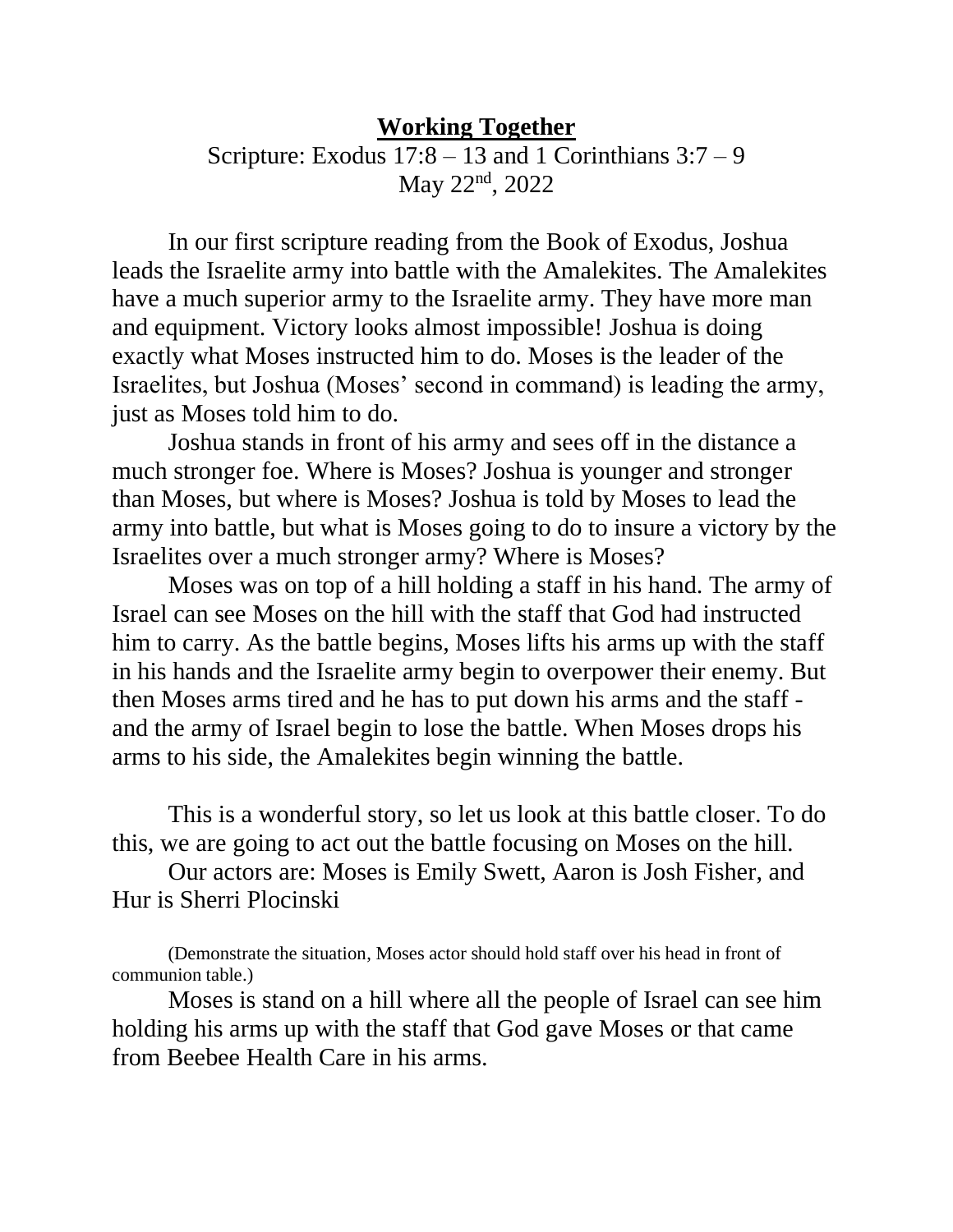As the battle progresses with the Israelites winning, Moses' arms begin to tire!

(Moses actor should begin to look tired.)

Moses is tiring and the battle is now going to Amalekites. Aaron and Hur see this!

(Aaron and Hur actors should notice Moses tiring.)

Aaron & Hur see the situation:

Moses' arms and staff up & overhead: we are winning;

Moses' arms and staff at his side: we are losing. They rush to Moses to Moses' side and hold Moses' arms up with Moses' staff in hand. They decide to assist Moses in holding his arms and the staff up. (Aaron and Hur actors come to Moses aid and hold his arm and staff up.)

Aaron & Hur hold Moses' arm and staff up for the rest of the battle. Note - they do not hold the staff up - they hold up Moses' arms because the power of victory is still through Moses. Working together, the battle was won!

The people of God cheer for Moses and for the help of Aaron and Hur.

(Moses, Aaron, and Hur should cheer!)

God still commands his people to join together so that his work may be accomplished. We may be from different religious upbringing, we may be of different nationalities, and we may be from different races, but together we can accomplish God's work. Despite our differences, there is work for each person to do.

God still commands his people of which each of you are a part, to join together so that his work may be accomplished. You may be from different religious upbringing, you may be of different nationalities, and you may be from different races, but together we can accomplish God's work. Despite our differences, there is work for each person to do.

As Aaron & Hur lifted Moses' arms so that God's work might be done. We, each of us, you - must lift up Jesus Christ so that God's work might be done. Our staff to lift high is Jesus Christ.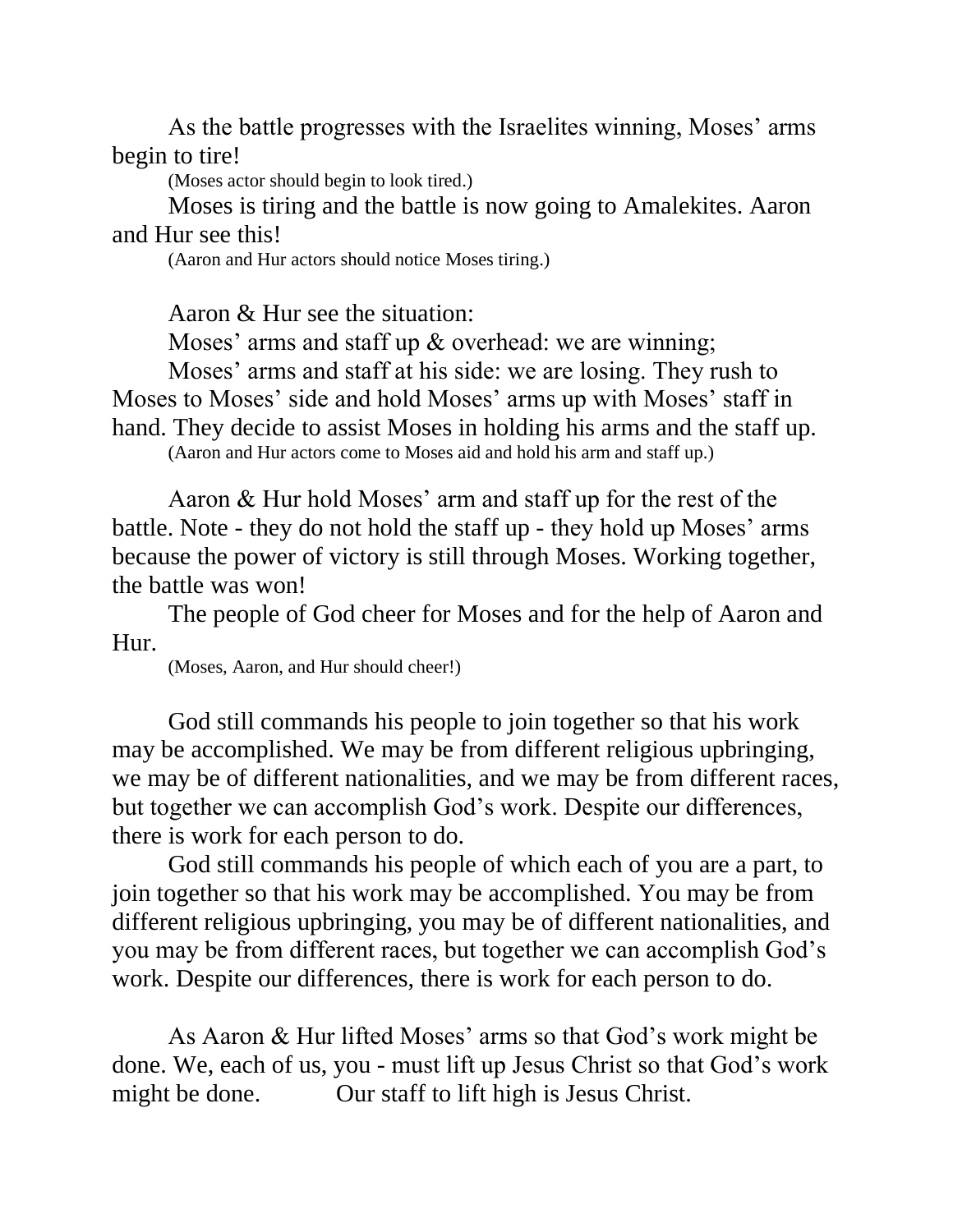In our second scripture reading from 1 Corinthians 3:9 it says - *'For we are God's fellow workers.'*

We are God's fellow workers. Let us lift high up our staff - Jesus Christ. Let us follow Aaron & Hur example so that God's work might be done.

Let us lift up one another in prayer. Let us lift up one another in spirit. Let us lift up one another in love. That is our spiritual battle. If we lift up one another in prayer, in spirit, and in love; the battle will be won! The Battle will be won!

(Stand in front of the congregation)

If I tire, will you lift up Jesus Christ? If I tire, will you hold my arms up so that God's work can be accomplished? If my arms fall to my side, will you put them back up and lift up Jesus Christ?

Will you lift up Jesus Christ?

Let us pray:

Precious Father, please help each of us, your children, to work together to further your kingdom here on earth. Let us always lift up in prayer, in spirit, and in love each other. Will we lift up Jesus Christ? Let us respond with an overwhelming YES! AMEN.

To conclude today's message, I would like to recognize the members of the Bethany Beach Management Committee – Barry McNews, Bob Hindsley, Scott Hoffman, Mike Hoffman, Laird Thomason, Arlene Sullivan, Kevin Wiggs, Pat Drizd, Marina Overby, Laura Fisher, and Cathleen Barlett.

This will be our first summer camping season in three years since Covid hit. We are hoping and praying that a lot of youth and adults will be coming to camp to strengthen their faith in Jesus Christ.

O God, the giver of every good and perfect gift, we thank you for these people in our midst to support and lead our camp management, By your grace assist them in building up our summer camping program.